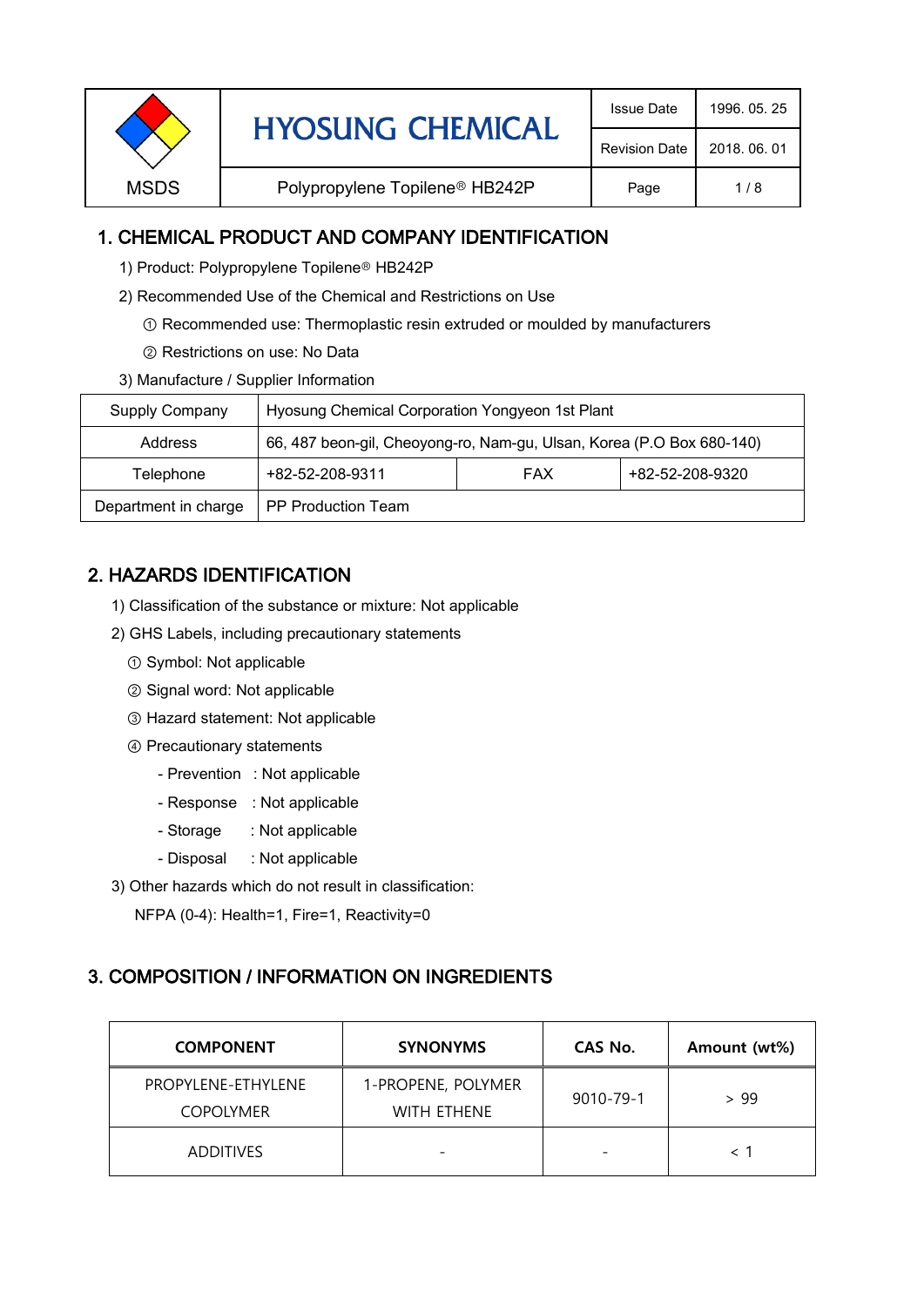|             | <b>HYOSUNG CHEMICAL</b>                    | <b>Issue Date</b>    | 1996, 05, 25 |
|-------------|--------------------------------------------|----------------------|--------------|
|             |                                            | <b>Revision Date</b> | 2018, 06, 01 |
| <b>MSDS</b> | Polypropylene Topilene <sup>®</sup> HB242P | Page                 | 2/8          |

## 4. FIRST AID PROCEDURES

- 1) Eye Contact
	- · In case of contact with substance, rinse your eyes immediately with running water for at least 20 minutes.
	- · Take medical action.
- 2) Skin Contact
	- · In case of contact with substance, rinse your skin immediately with running water for at least 20 minutes.
	- · Remove contaminated cloths including shoes immediately.
	- · Take medical action.
- 3) Inhalation
	- · Take medical action.
	- · Move into fresh air.
	- · If short of breathing, provide oxygen supply system.
- 4) Ingestion
	- · Do not put anything into the mouth of an unconscious person.
	- · Take medical action.
- 5) First-Aid Treatment and Information on Medical Doctors
	- · Let a medical provider know about the substance and take appropriate protection.

# 5. FIRE FIGHTING MEASURES

- 1) Suitable (Unsuitable) Extinguishing Media
	- · Extinguishing media: Water, Carbon dioxide, Extinguishing powder, Firefighting foam
	- · Unsuitable Extinguishing media: No data
	- · Large fire: Firefighting, Water spray
- 2) Specific Hazards from Chemical Material
	- · Toxicant from combustion: Pyrolysis or combustion cause irritative gases or carbon dioxides.
- 3) Fire Fighting Procedures and Equipment
	- · If it can be done without risk, move container from fire area.
	- · If it will be leak, do not spray high-pressure water stream.
	- · Dike for later processing.
	- · Use extinguishing agents appropriate for surrounding fire.
	- · Avoid inhalation of materials and combustion products.
	- · Up the wind and avoid low area.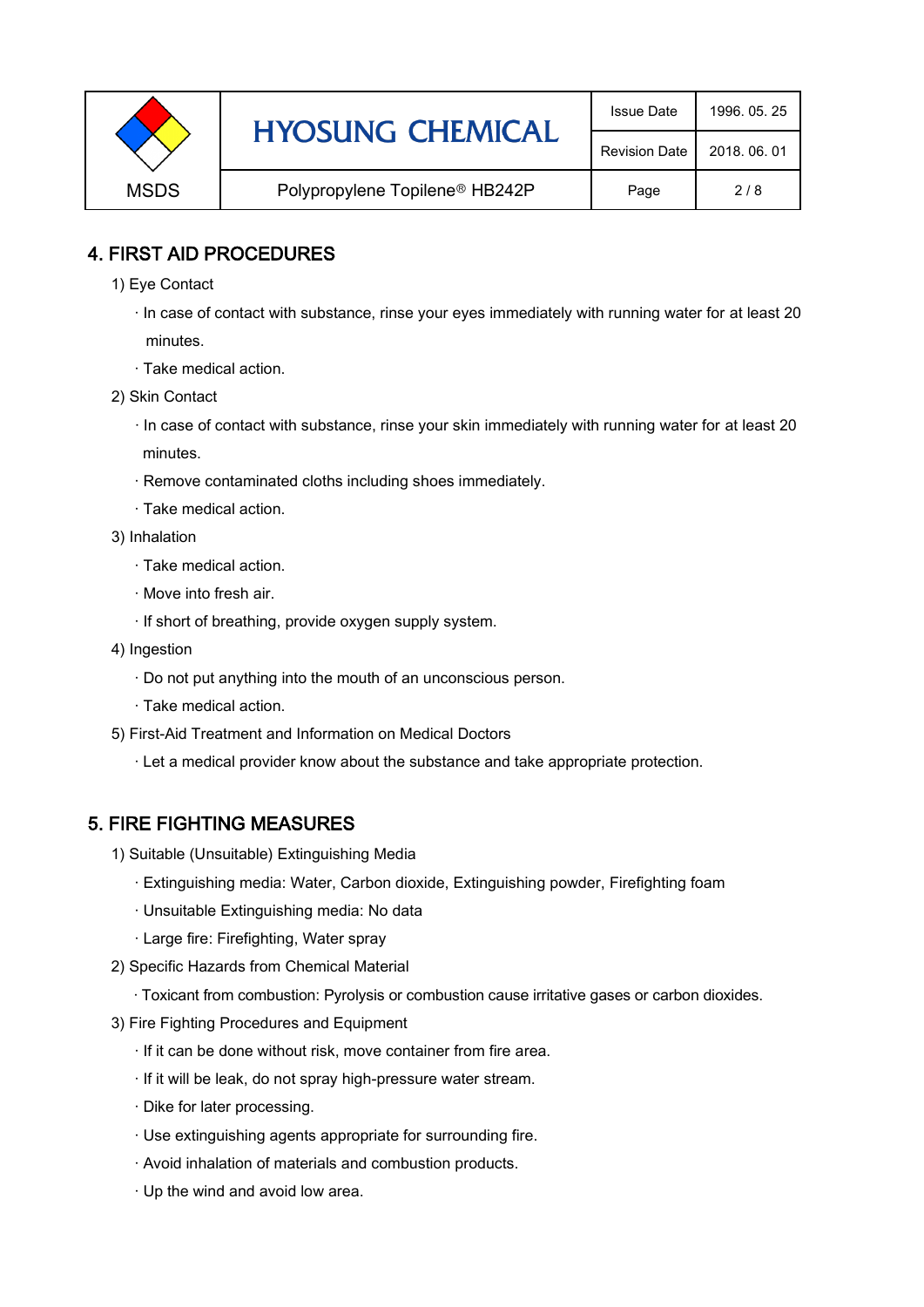|             | <b>HYOSUNG CHEMICAL</b>                    | <b>Issue Date</b>    | 1996, 05, 25 |
|-------------|--------------------------------------------|----------------------|--------------|
|             |                                            | <b>Revision Date</b> | 2018, 06, 01 |
| <b>MSDS</b> | Polypropylene Topilene <sup>®</sup> HB242P | Page                 | 3/8          |

## 6. ACCIDENTAL RELEASE MEASURES

- 1) Personal Precautions, Protective Equipment and Emergency Procedures
	- · Remove all flammable sources.
	- · If it is not dangerous, stop leaking.
	- · Take caution of substances and conditions that should be avoided.
	- · Ventilate properly.
	- · Do not touch the effluents or walk around the area.
	- · Prevent producing dust.
- 2) Environmental Precautions
	- · Release to air: Not available
	- · Release to soil: Not available
	- · Release to water: Not available
- 3) Purification and Removal Methods
	- · Small leak: Put in proper containers for waste.
	- ,· Large leak: To minimize the spread, cover it with plastic sheets or water-proof cloths and keep it away from water.

### 7. HANDLING AND STORAGE

- 1) Handling
	- · Avoid direct physical contact.
	- · Wash thoroughly after use.

· Take precautionary measures to prevent against explosion risks, as all types of polymers may develop dust during transporting or grinding of granules.

- 2) Storage
	- · Keep stored in airtight containers.
	- · Keep stores in a cool, dry place.
	- · Place in an appropriate space in compliance with local regulation.

### 8. EXPOSURE CONTROLS AND PERSONAL PROTECTION

- 1) Exposure Limits and Biological Exposure Limits of Chemical
	- · KOSHA: No data
	- · AIHA: No data
	- · ACGIH: No data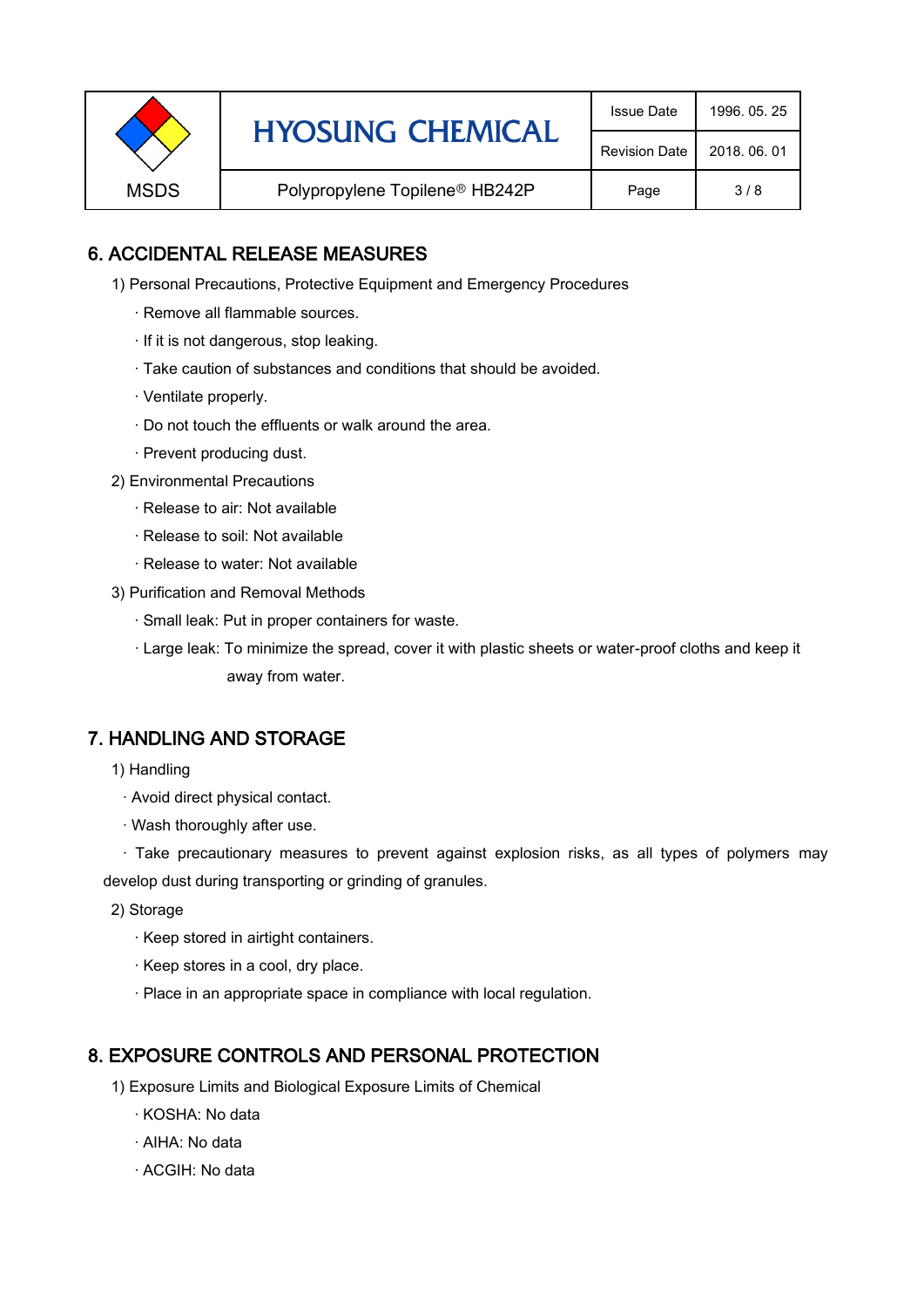|             | <b>HYOSUNG CHEMICAL</b>                    | <b>Issue Date</b>    | 1996, 05, 25 |
|-------------|--------------------------------------------|----------------------|--------------|
|             |                                            | <b>Revision Date</b> | 2018, 06, 01 |
| <b>MSDS</b> | Polypropylene Topilene <sup>®</sup> HB242P | Page                 | 4/8          |

- · OSHA: No data
- · Biological exposure limits: No data
- 2) Engineering Management
	- · Install local ventilation system.

· Ventilation equipment should be explosion-proof if explosive concentrations of dust, vapor of fume are present.

- 3) Personal Protective Equipment
	- ① Respiratory protection
		- · Use approved respirator if unable to control airborne dust, fumes, and vapor.
	- ② Eyes protection
		- · The wearing of chemical safety goggles or face shield is recommended.
		- · Install eyes washing facilities and quick drench shower near work areas.
	- ③ Hands protection
		- · The wearing of protective gloves is recommended to prevent exposure.
	- ④ Human body protection
		- · The wearing of protective clothing is recommended to prevent exposure.

#### 9. PHYSICAL AND CHEMICAL PROPERTIES

- 1) Appearance: White pellet
- 2) Odor: Odorless
- 3) Odor Threshold: No data
- 4) pH: No data
- 5) Melting / Freezing Point: 130 ~ 170 ℃
- 6) Initial Boiling Point or Boiling Point Range: No data
- 7) Flash Point: No data
- 8) Evaporation Rate: No data
- 9) Flammability (Solid, Gas) : No data
- 10) Upper / Lower Flammability or Explosive Limits: No data
- 11) Vapor Pressure: No data
- 12) Solubility: Insoluble
- 13) Vapor Density: No data
- 14) Relative Density: 0.88~0.92 kg/L (at 20℃)
- 15) N-Octane / Water Partition Coefficient: No data
- 16) Auto Ignition Temperature: 400℃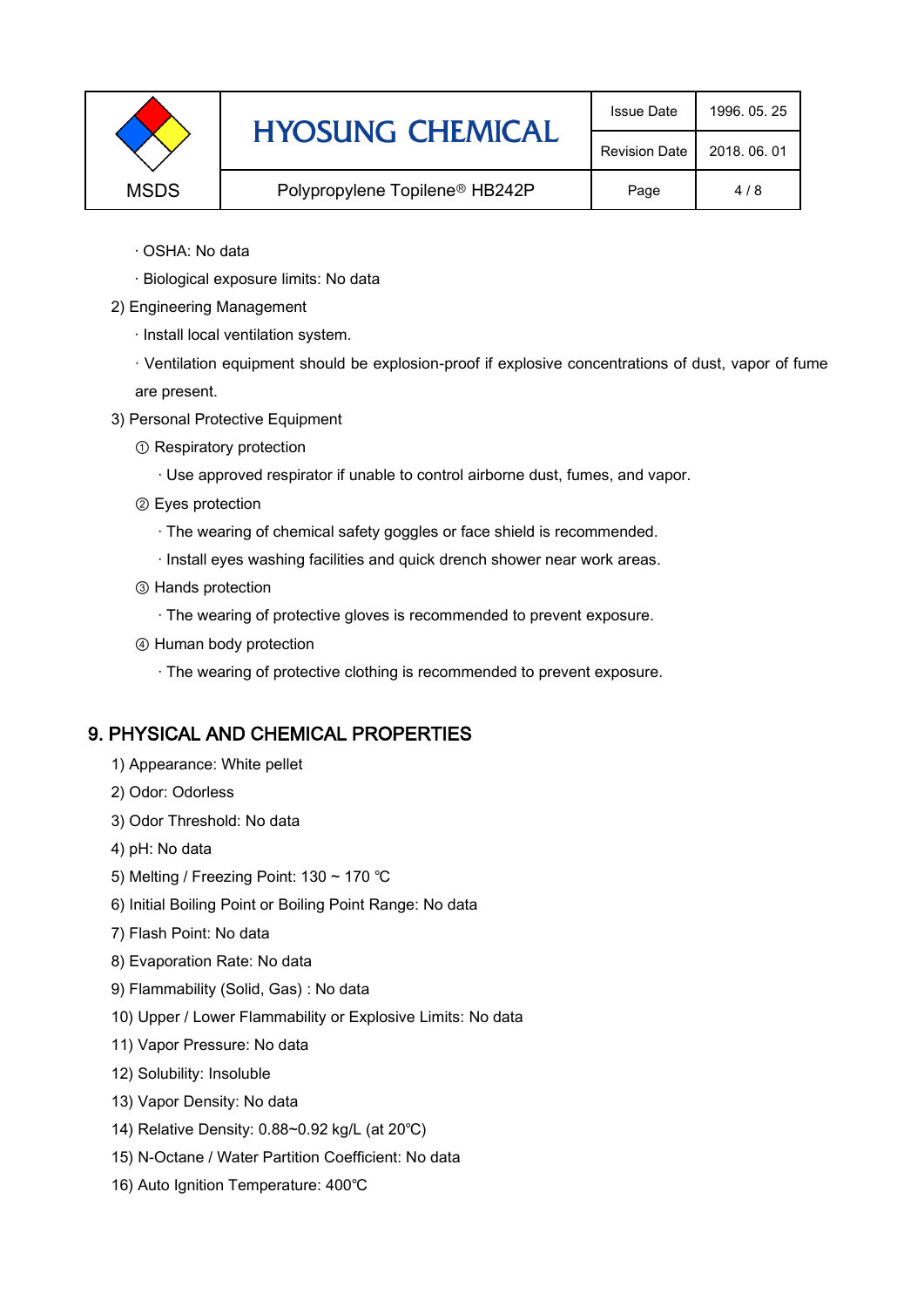|             | <b>HYOSUNG CHEMICAL</b>                    | <b>Issue Date</b>    | 1996, 05, 25 |
|-------------|--------------------------------------------|----------------------|--------------|
|             |                                            | <b>Revision Date</b> | 2018, 06, 01 |
| <b>MSDS</b> | Polypropylene Topilene <sup>®</sup> HB242P | Page                 | 5/8          |

- 17) Decomposition Temperature: No data
- 18) Viscosity: No data
- 19) Molecular Weight: >10,000

# 10. STABILITY AND REACTIVITY

- 1) Chemical Stability
	- · Stable under normal temperature and pressure.
- 2) Possibility of Hazardous Reaction
	- · Will not occur under normal temperature and pressure.
- 3) Condition to Avoid
	- · Avoid contact with water.
	- · Keep away from heat, sparks and flame.
	- · Avoid contact with strong oxidizing agents, strong alkaline and strong acid.
- 4) Incompatibility with Other Materials
	- · Strong oxidizing materials, Flammable substance.
- 5) Hazardous Decomposition Product

· At elevated temperatures the material will begin to decompose, producing fumes that can contain carbon monoxide, acrolein, aldehydes, and unidentified organic compounds.

### 11. TOXICOLOGICAL INFORMATION

- 1) Information on the Likely Routes of Exposure
	- · Inhalation: No data
	- · Ingestion: No data
	- · Skin contact: No data
	- · Eye contact: No data
- 2) Delayed and Immediate Effects and Chronic Effects From Short or Long Term Exposure
	- Acute toxicity
		- · Oral: No data
		- · Skin: No data
		- · Inhalation: No data
	- Skin corrosion / irritation: No data
	- Serious eye damage / eye irritation: No data
	- Respiratory sensitization: No data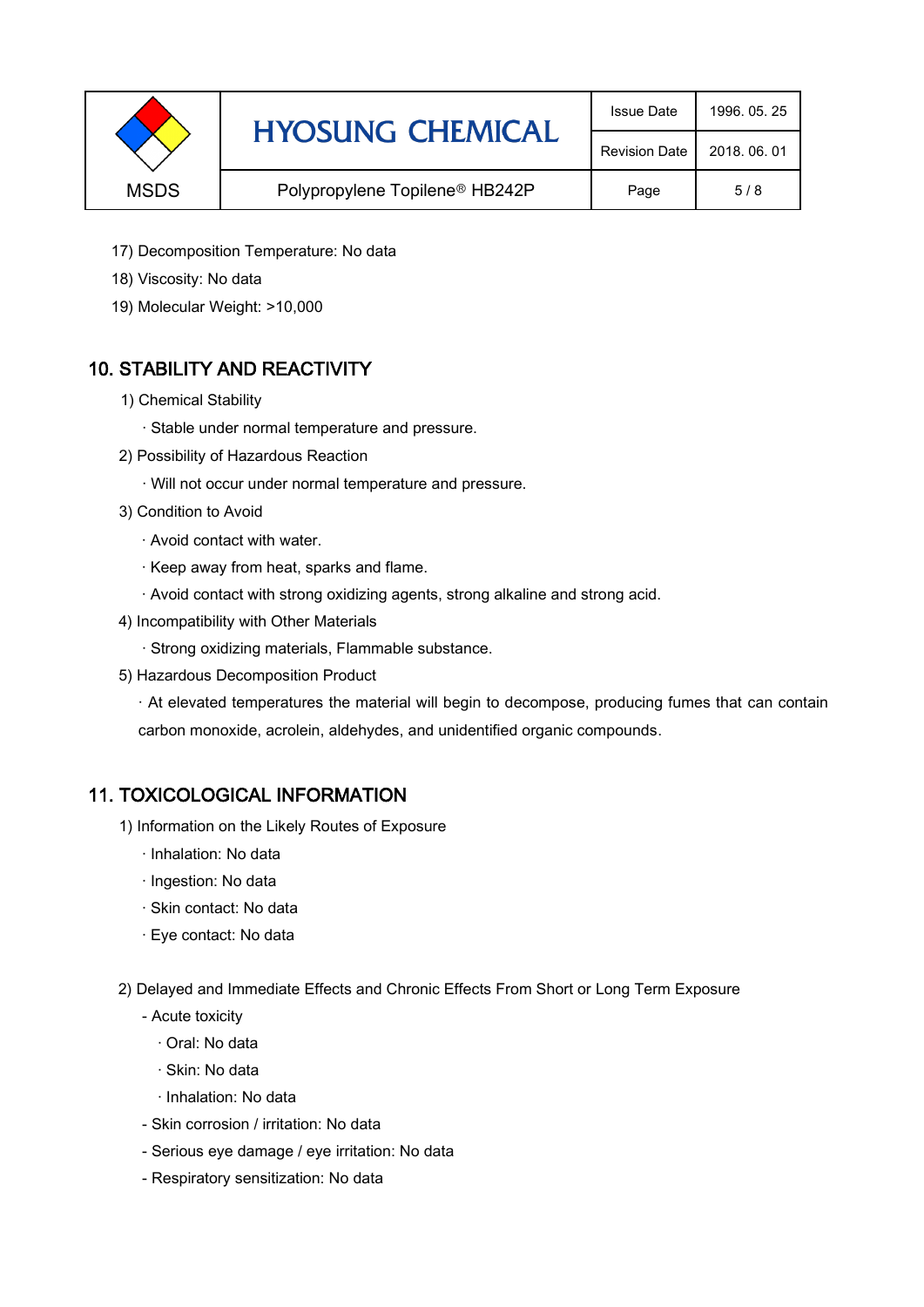

- Skin sensitization: No data
- Carcinogenicity
	- · Industrial Safety & Health Law: No data
	- · IARC: No data
	- · OSHA: No data
	- · ACGIH: No data
	- · NTP: No data
	- · EU CLP: No data
- Gem cell mutagenicity: No data
- Reproductive toxicity: No data
- Specific target organ systemic toxicity (Single exposure)
- Specific target organ systemic toxicity (Repeated exposure)
- Aspiration hazard: No data

### 12. ECOLOGICAL INFORMATION

- 1) Ecotoxicity: No data
- 2) Persistence and Degradability: No data
- 3) Bioaccumulative Potential: No data
- 4) Mobility in Soil: No data
- 5) Other Adverse Effects: No data

# 13. DISPOSAL CONSIDERATIONS

- 1) Disposal Method
	- · Dispose in accordance with all applicable environmental regulations.
	- · Empty containers should be recycled or disposed of through an approved waste management facility.
- 2) Disposal Considerations
	- · For proper disposal of used material, an assessment must be completed to determine the proper and permissible waste management options under applicable rules, regulations and laws.

# 14. TRANSPORT INFORMATION

- 1) UN Number: Not regulated as a hazardous material
- 2) UN Proper Shipping Name: Not applicable
- 3) Hazard Class: Not applicable
- 4) Packing Group: Not applicable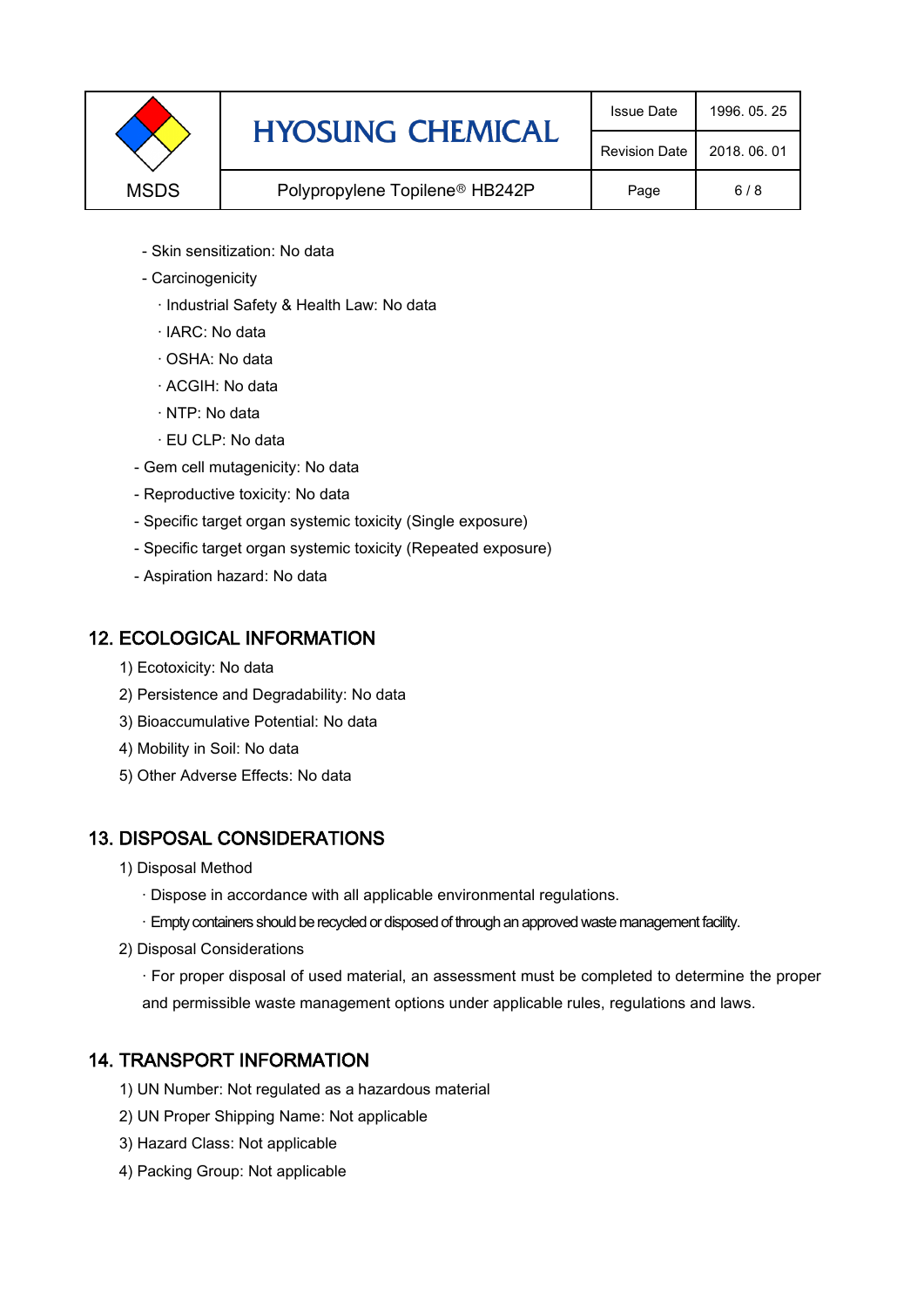|             | <b>HYOSUNG CHEMICAL</b>                    | <b>Issue Date</b>    | 1996, 05, 25 |
|-------------|--------------------------------------------|----------------------|--------------|
|             |                                            | <b>Revision Date</b> | 2018, 06, 01 |
| <b>MSDS</b> | Polypropylene Topilene <sup>®</sup> HB242P | Page                 | 7/8          |
|             |                                            |                      |              |

- 5) Marine Pollutant: Not applicable
- 6) DOT Number: Not regulated as a hazardous material
- 7) IATA Number: Not regulated as a hazardous material
- 8) IMDG Code: Not regulated as a hazardous material
- 9) Further information: Not a hazardous material under DOT, IATA and IMDG
- 10) Special Precautions for User
	- · Emergency management type of fire: Not applicable
	- · Emergency management type of leak: Not applicable

# 15. REGULATORY INFORMATION

- 1) Industrial Safety and Health Law (KOREA): Not applicable
- 2) Toxic Chemical Substance Subject to Management Act (KOREA): Not applicable
- 3) Hazardous Material Safety Act (KOREA): Not applicable
- 4) Other Local or International Regulation
	- Persistent Organic Pollutant Management Law (KOREA): Not applicable
	- EU Classification
		- · Classification: Not applicable
		- · Risk Phrases: Not applicable
		- · Safety Phrases: Not applicable
	- US Regulations
		- · OSHA: Not applicable
		- · CERCLA: Not applicable
		- · EPCRA 302: Not applicable
		- · EPCRA 304: Not applicable
		- · EPCRA 301: Not applicable
	- Rotterdam Convention material: Not applicable
	- Stockholm Convention material: Not applicable
	- Montreal Protocol on Substance: Not applicable

# 16. OTHER INFORMATION

- 1) Reference
	- · KOSHA: Material Safety Data Sheet